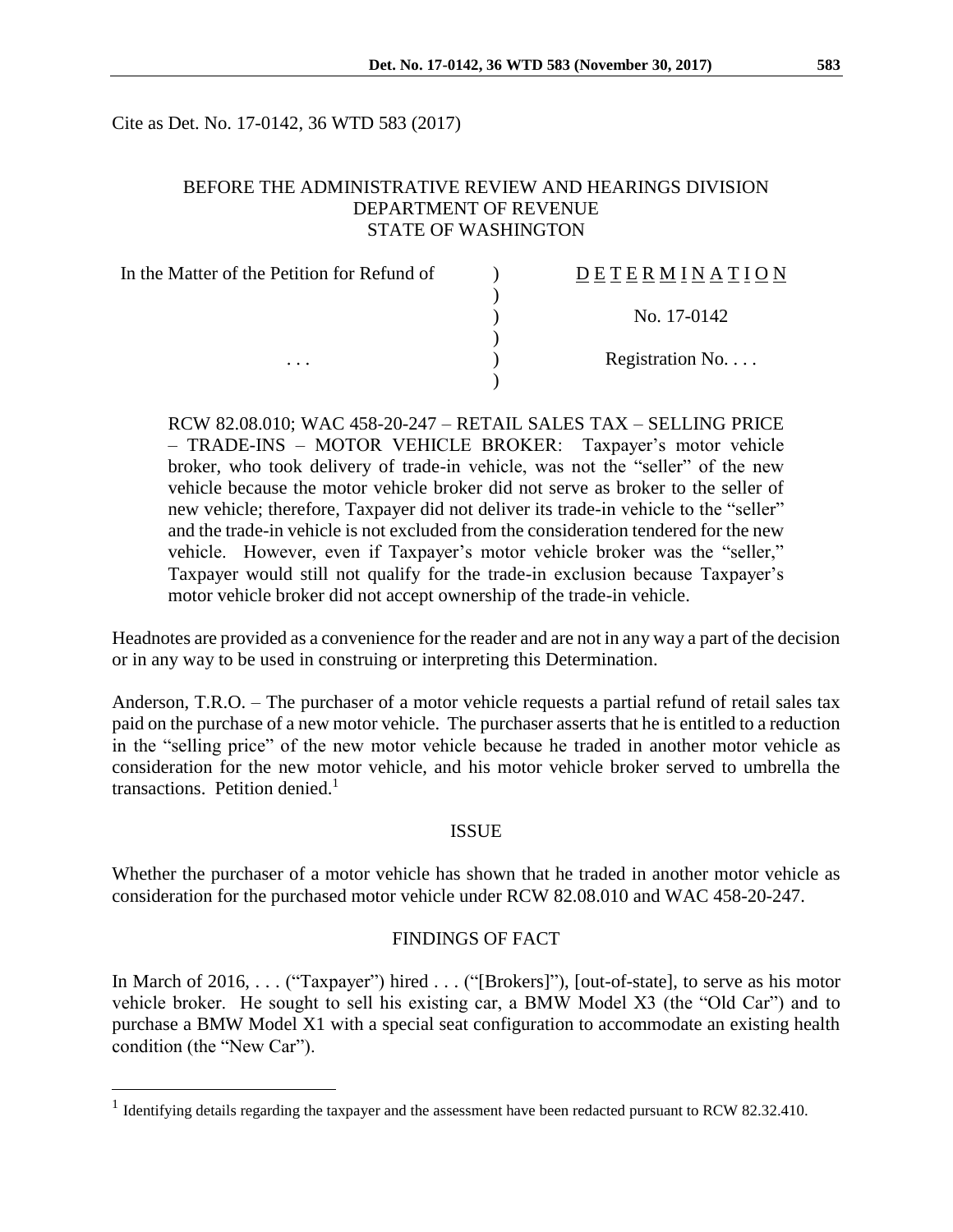[Broker] found a buyer for the Old Car – [Washington Dealer] – and negotiated a sale price of \$ . . . . [Broker] also found a BMW dealer able to order a car meeting Taxpayer's specifications – [Out-of-state Dealer] – and negotiated a purchase price of \$ . . . for the New Car (including delivery). Taxpayer authorized [Broker] to proceed in both these transactions. On March 29, 2016, Taxpayer executed two contracts: (1) An agreement to sell the Old Car to [Washington Dealer]; and (2) An order for the New Car from [Out-of-state Dealer].

On or about May 2, 2016, [Washington Dealer] took possession of the Old Car in exchange for \$ . . . (the contract to sell provided [Washington Dealer] with 30 days to do so). A Washington State Department of Licensing Form titled "Vehicle/Vessel Bill of Sale" lists Taxpayer as the seller and [Washington Dealer] as the Buyer. [Broker] is listed as the broker in two [out-of-state] Motor Vehicle Brokering Agreements for the Old Car – one lists Taxpayer as the consumer and the other lists [Washington Dealer] as the consumer.<sup>2</sup> The entire amount that [Washington Dealer] paid for the Old Car went to pay off the outstanding balance of Taxpayer's loan secured by the Old Car.

On or about June 4, 2016, . . . , an agent of [Out-of-state Dealer] delivered Taxpayer his New Car. Both the [out-of-state] DMV Vehicle/Vessel Transfer and Reassignment Form and the Retail Installment Sale Contract for the New Car show [Out-of-state Dealer] as the Seller and Taxpayer as the Buyer. [An out-of-sate]Motor Vehicle Brokering Agreement for the New Car lists [Broker] as the Broker and Taxpayer as the Consumer and states that [Out-of-state Dealer] paid [Broker] a fee. The Retail Installment Sale Contract shows \$ . . . in retail sales tax on the \$ . . . cash price of the New Car. The Retail Installment Sale Contract has a section to account for motor vehicles traded in exchange for the car being purchased; there are several lines where the value of the tradein (either, positive or negative) can be listed. Taxpayer's Retail Installment Sale Contact for the purchase of the New Car does not list a trade-in and the lines to account for a trade-in are all marked "N/A."

Taxpayer paid the \$ . . . in retail sales tax to [Out-of-state Dealer] but did not believe he owed retail sales tax on the full price of the New Car and contacted [Out-of-state Dealer] for an explanation. [Out-of-state Dealer] responded, in pertinent part:

. . . On behalf of [Out-of-state Dealer], we confirm that you paid \$ . . . sales tax on your vehicle through us and [agent] to the State of Washington. This amount is 9% of the total price for your new car. We further apologize that our electronic bookkeeping system and our understanding of [out-of-state] regulations required us to pay this amount in full on your behalf rather than allowing [Broker] to handle the registration based on the net cost between the old car you sold and the new one you bought, and that you will now have to seek a refund from Washington for the overpay. . . .

On November 23, 2016, Taxpayer contacted the Department to request a refund of \$ . . . (\$ . . . value of Old Car x 9% retail sales tax rate) of retail sales tax paid on his purchase of the New Car.

 $\overline{a}$ 

<sup>&</sup>lt;sup>2</sup> California regulates motor vehicle brokers; it requires them to register with the State of California, keep a log of transactions, and deposit funds received from brokered transactions into a trust account. [https://www.dmv.ca.gov/portal/dmv/?1dmy&urile=wcm:path:/dmv\\_content\\_en/dmv/vehindustry/ol/autobrkr\\_end](https://www.dmv.ca.gov/portal/dmv/?1dmy&urile=wcm:path:/dmv_content_en/dmv/vehindustry/ol/autobrkr_end) (May 17, 2017).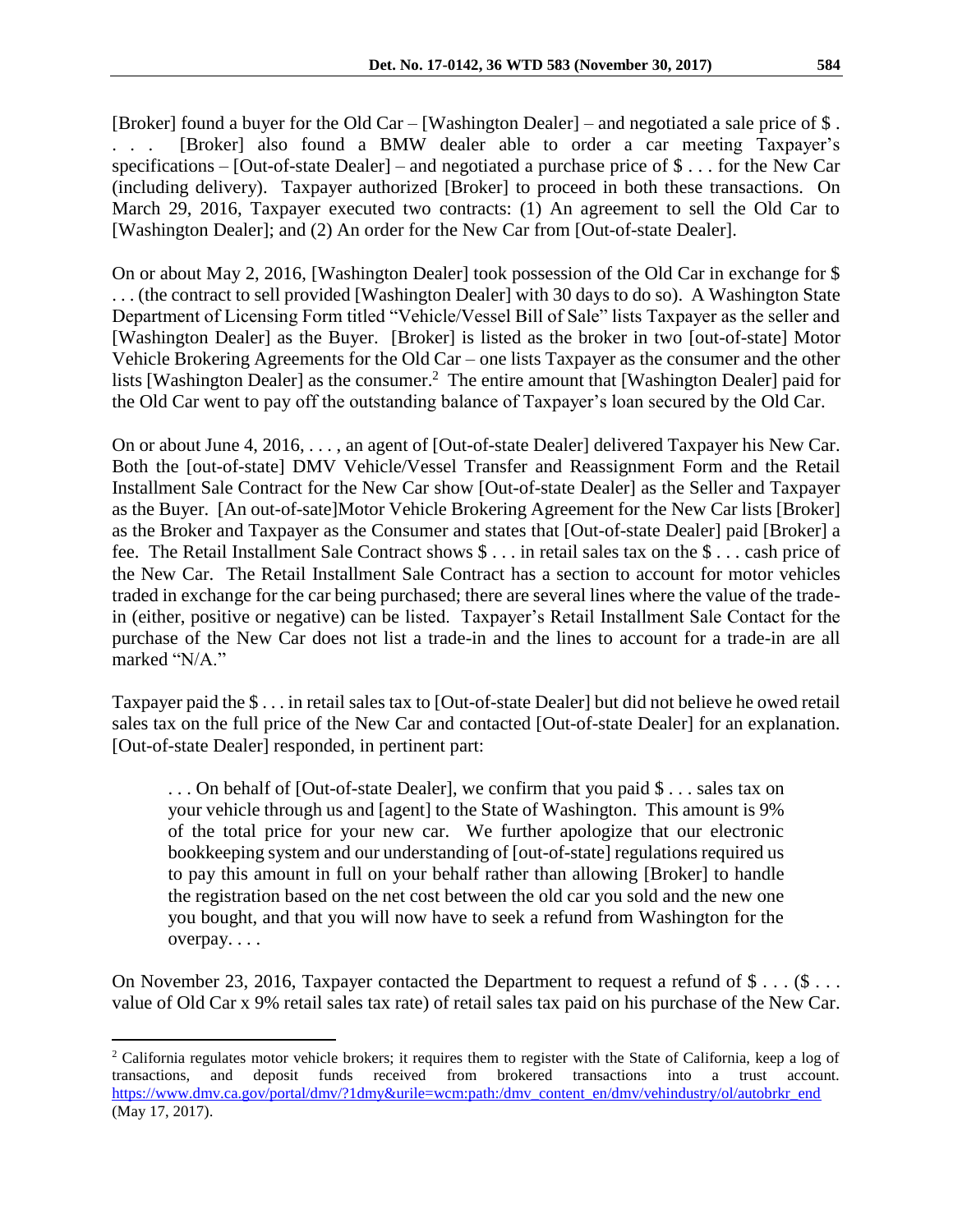Taxpayer stated that he had traded in the Old Car for New Car and was entitled to deduct \$... from the purchase price of the New Car. In support, Taxpayer provided the following written correspondence from [Broker]:

As your broker, we  $( \ldots )$  secured the sale of your BMW X3 VIN  $\ldots$  to [Washington Dealer]for \$ . . . as of May 2, 2016, and we ( . . . ) secured the special order and purchase of your new BMW X1 VIN . . . from [Out-of-state Dealer] for \$ . . . (ordered on or about March 29, 2016 and delivered on or about May 26, 2016). The sell/trade/buy numbers work out as:

BMW X3 sale/trade: \$ . . . BMW X1 purchase: \$ . . . Net difference for Washington sales/use tax: \$ . . .

On December 28, 2016, the Department's Taxpayer Account Administration Division ("TAA") denied Taxpayer's request for a refund because Taxpayer had failed to establish the trade-in of the Old Car took place. TAA noted that the bills of sale, installment sale contract, and brokerage agreements do not mention both the sale and the purchase of the motor vehicles; instead they refer exclusively to the sale of the Old Car or purchase of the New Car.

In response, Taxpayer points to WAC 458-20-247 and the written correspondence from [Broker]. Taxpayer asserts [Broker] acted as his broker and brokers may umbrella a trade-in transaction occurring between three parties over a period of time. Further, Taxpayer asserts that the written correspondence from [Broker] constitutes an invoice that complies with the recordkeeping requirements.

# ANALYSIS

Washington imposes a retail sales tax on retail sales of tangible personal property; it is measured by the "selling price" of the retail sale. RCW 82.08.020.

"Selling price" is defined by statute to mean, "the total amount of consideration, except separately stated trade-in property of like kind  $\ldots$ ." RCW 82.08.010(1)(a)(i) (emphasis added). This provision allows a buyer to reduce its retail sales tax burden by tendering consideration in the form of like kind property instead of cash or non-like kind property.

WAC 458-20-247 is the Department's administrative rule explaining the application of the tradein exclusion; it lists the following three requirements:

- (1) The buyer delivers the trade-in property to the seller;
- (2) The trade-in property is delivered as consideration for the purchase; and
- (3) The property traded in is "property of a like kind."

WAC 458-20-247(2). We focus on the first two requirements. There is no dispute that the Old Car constitutes property of a like kind to the New Car. *See* WAC 458-20-247(5)("The term 'property of like kind' means articles of tangible personal property of the same generic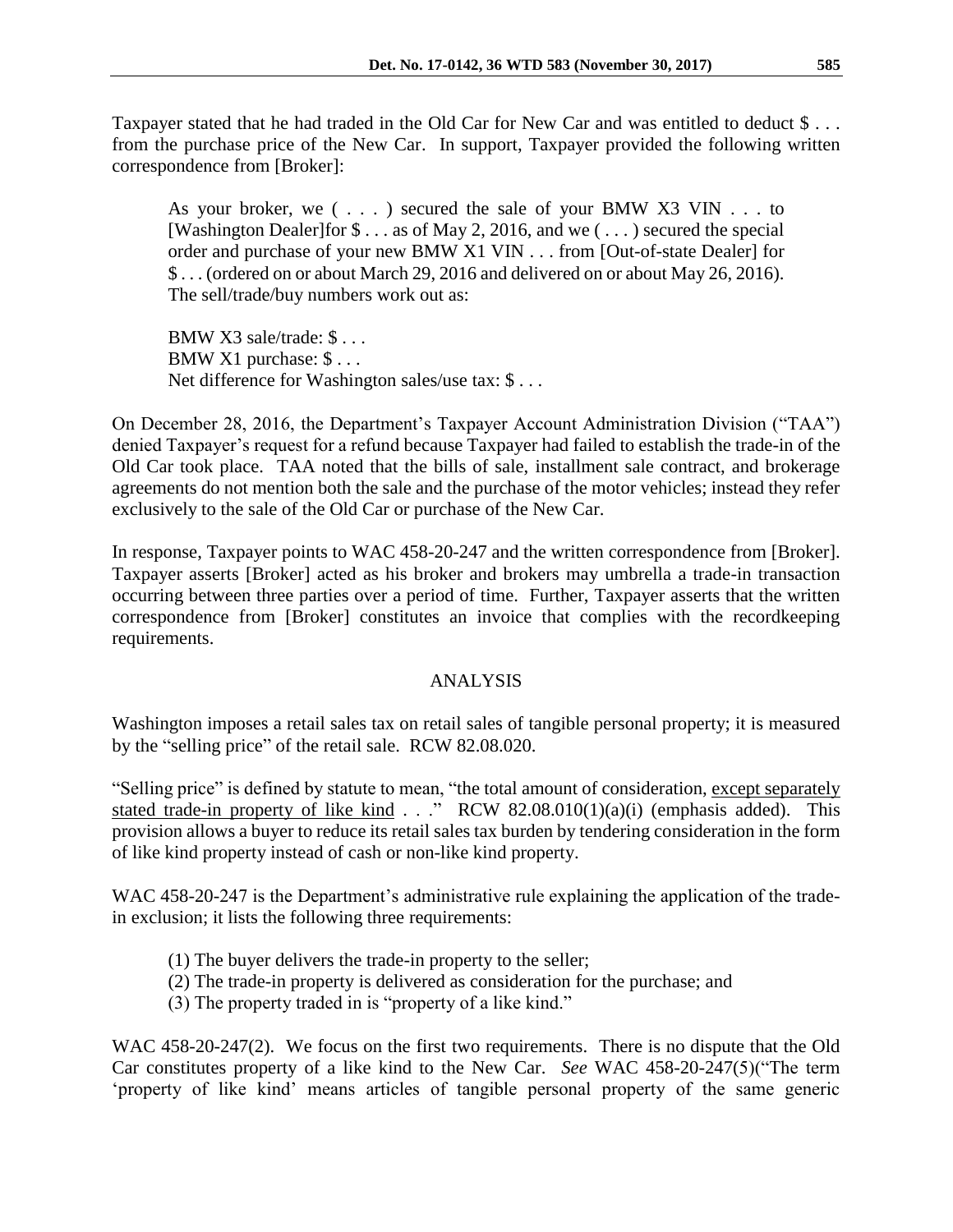classification. It refers to the class and kind of property, not its grade or quality. . . Thus, as example, it means . . . motor vehicles for motor vehicles, . . .).

## [Buyer delivery of trade-in property to seller.]

The first requirement to qualify for the trade-in exclusion is that the buyer must deliver the tradein property to the seller. WAC 458-20-247(3).

"Seller" is defined in RCW  $82.08.010(2)(a)$  to mean every person making sales at retail or retail sales to a buyer, purchaser, or consumer, whether as agent, broker, or principal. "In other words, a person need not be the owner of property to be deemed the seller of that property." Det. No. 99- 005R, 19 WTD 223, 227 (2000). We have previously found that a consignee or agent may qualify as a "seller" for purposes of the trade-in exclusion. *Id.* Thus, it is possible that, a broker, such as [Broker] could be the "seller" and accept delivery of trade-in property.

Here, [Out-of-state Dealer] sold the New Car at retail to Taxpayer. [Out-of-state Dealer] is the "seller" under RCW 82.08.010(2)(a). Taxpayer delivered the Old Car to [Washington Dealer]; not [Out-of-state Dealer]. However, Taxpayer asserts that it satisfied this first requirement by using a broker ([Broker]), in accordance with the example in WAC 458-20-247(3).

The example in WAC 458-20-247(3) reads as follows:

For example, Broker enters into a consignment sale contract with Susan Smith to sell her Boat A. John Doe contacts Broker expressing interest in purchasing Boat A, provided his Boat B is accepted as a trade-in on the purchase. John Doe executes a purchase agreement with Broker which specifically identifies both Boat A being purchased and the trade-in. Broker accepts delivery and ownership of Boat B and places Boat B in Broker's own inventory. In turn Broker arranges delivery of the craft purchased to John. The buyer (John) has delivered the trade-in property (Boat B) to the seller (Broker). There is no requirement that Broker purchase Boat A from Susan (thereby becoming the owner) prior to selling Boat A to John and accepting Boat B as trade-in property because, as a broker, Broker is the seller under RCW 82.08.010.

The example illustrates that a broker who is selling a boat on consignment is the "seller" even though the broker is not the owner of the consigned boat. Taxpayer's transactions differ from the WAC 458-20-247(3) example because [Broker] did not serve as a broker to the seller ([Out-ofstate Dealer]). Because [Broker] served as Taxpayer's broker and not [Out-of-state Dealer's] broker, we conclude that [Broker] was not the "seller" under RCW 82.08.010(2)(a). Taxpayer has failed to satisfy the first requirement of the trade-in exclusion because he did not deliver the Old Car to [Out-of-state Dealer].

### [Delivery of trade-in property as consideration for new purchase.]

Assuming, arguendo, that Taxpayer did meet the first requirement of the trade-in exclusion, he would still fail to qualify for the trade-in exclusion because he does not meet the second